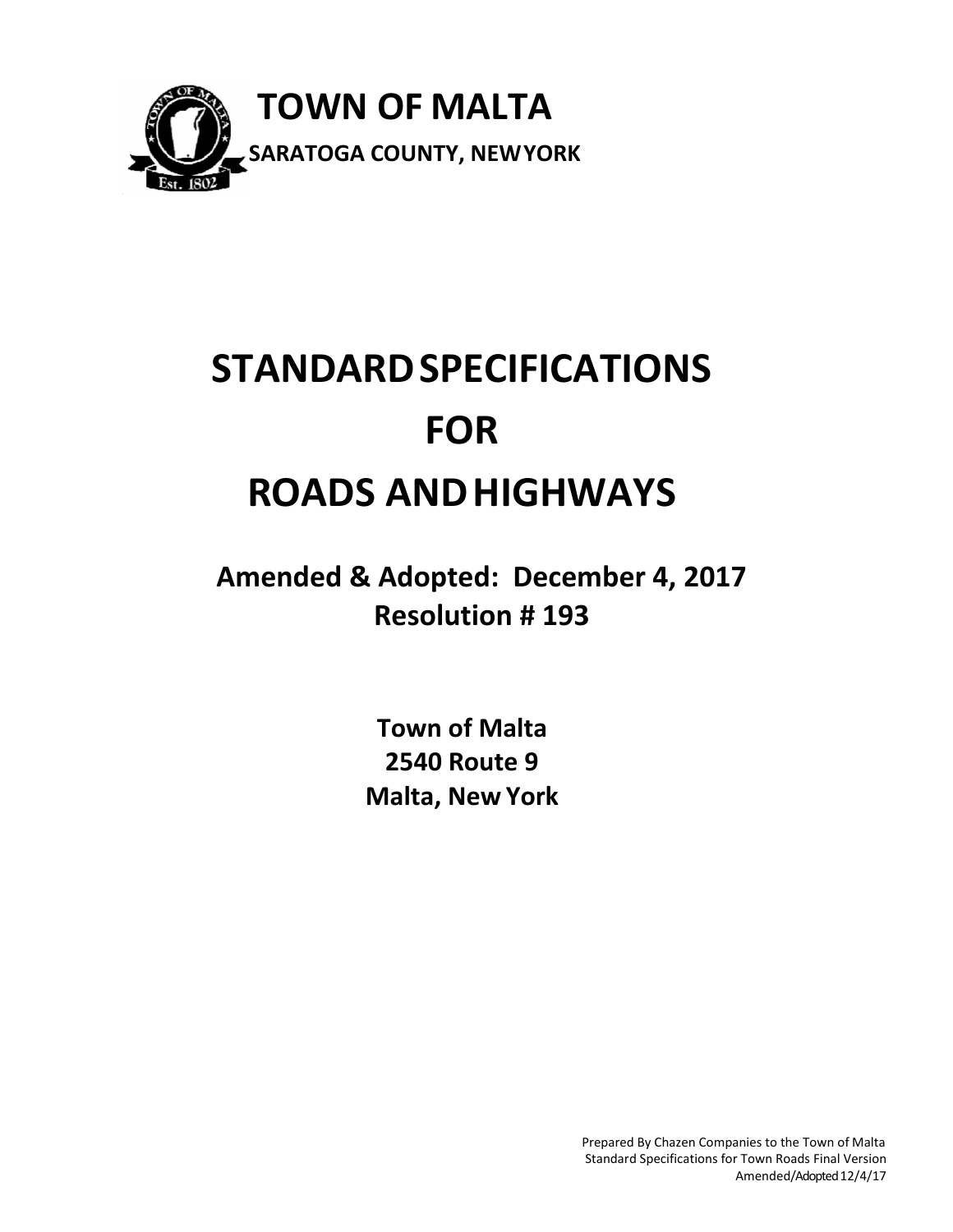#### **Town Road Policy Statement:**

All roads constructed in the Town of Malta shall comply with the minimum material specifications standards set forth below in order to be incorporated into the overall town road system including both public and private, and as may be amended or replaced. The Town Board for the Town of Malta finds that it is in the public interest for the Town of Malta to establish minimum specifications for roads constructed in its jurisdiction. The Town's minimum road construction specifications and standards are intended: to accommodate long‐range traffic forecasts; to afford satisfactory access to law enforcement, to the fire department, to the Highway Department snow removal equipment, to sanitation equipment, to road maintenance equipment; and to minimize the Town's routine road maintenance obligations.

#### **Definitions:**

For clarity and consistency of application of this Policy, the following definitionsshall be applied for the interpretation of the Policy:

- 1. Town road: A thoroughfare over which the public has a legal right to pass; usually measured to include the complete Right‐of‐Way (ROW) with ownership residing with a municipal agency.
- 2. Private road: A thoroughfare over which the public has a legal right to pass; usually measured to include the complete Right‐of‐Way (ROW), with ownership residing with a party (or parties) other than a municipal agency.
- 3. Driveway: For the purposes of "Town of Malta Standard Specifications for Roads and Highways" this shall be defined as an access to a single family home, accessory structure serving a single family home, or a single commercial or industrial establishment (one-building), so long as those accesses originate directly from a public or private road as defined by this document. Driveways serving accessory structures serving single family homes can originate from the driveway that serves the home. A single driveway can be used by no more than 2 single family dwellings. The Highway Superintendent shall make in the final determination in situations where this definition does not provide clear guidance.
- 4. Drainage: The engineered removal of water from the roadway system by means of culverts, ditches, curb and gutter, trenches, channels, and/or a storm sewer drainage system etc.
- 5. Roadway: The traveled portion of the highway.
- 6. Grade: The rate of ascent or descent of the slope a road.
- 7. Approach: The portion of a road extending 100' on either side of a cross culvert bridge or intersection.
- 8. Road Bed: The entire engineered roadway, sub-structure and surface of a public thoroughfare laid in place and ready for travel.
- 9. Base Course: The lowest engineered portion of a road bed supporting a roadway, typically consisting of crushed aggregate including the shoulders of the road.
- 10. Surface: The top of the roadway, or the traveledsurface.
- 11. Sub-grade: The earthen portion of a roadway under the engineered base course.
- 12. Subbase: The layer of aggregate material laid on the subgrade, on which the base course layer is located.
- 13. Top Course: One or more layers of a pavement structure designed to accommodate the traffic load, the top layer of which resists skidding, traffic abrasion, and disintegrating effects of climate.
- 14. Binder Course: The asphalt layer between the top and basecourses.
- 15. Tack Coat: A bituminous emulsion place between asphalt lifts for adhesion.
- 16. Truing and Leveling Course: Pavement course of variable thickness and material used to bring the surface of the existing pavement to the same transverse and longitudinal slope required for the finished pavement surface.
- 17. Standard Specifications: New York State Department of Transportation Standard Specifications.
- 18. Embankment: The portion of a roadway which requires the placing and compacting of suitable fill material to bring the finished sub‐grade up to the requiredgrade.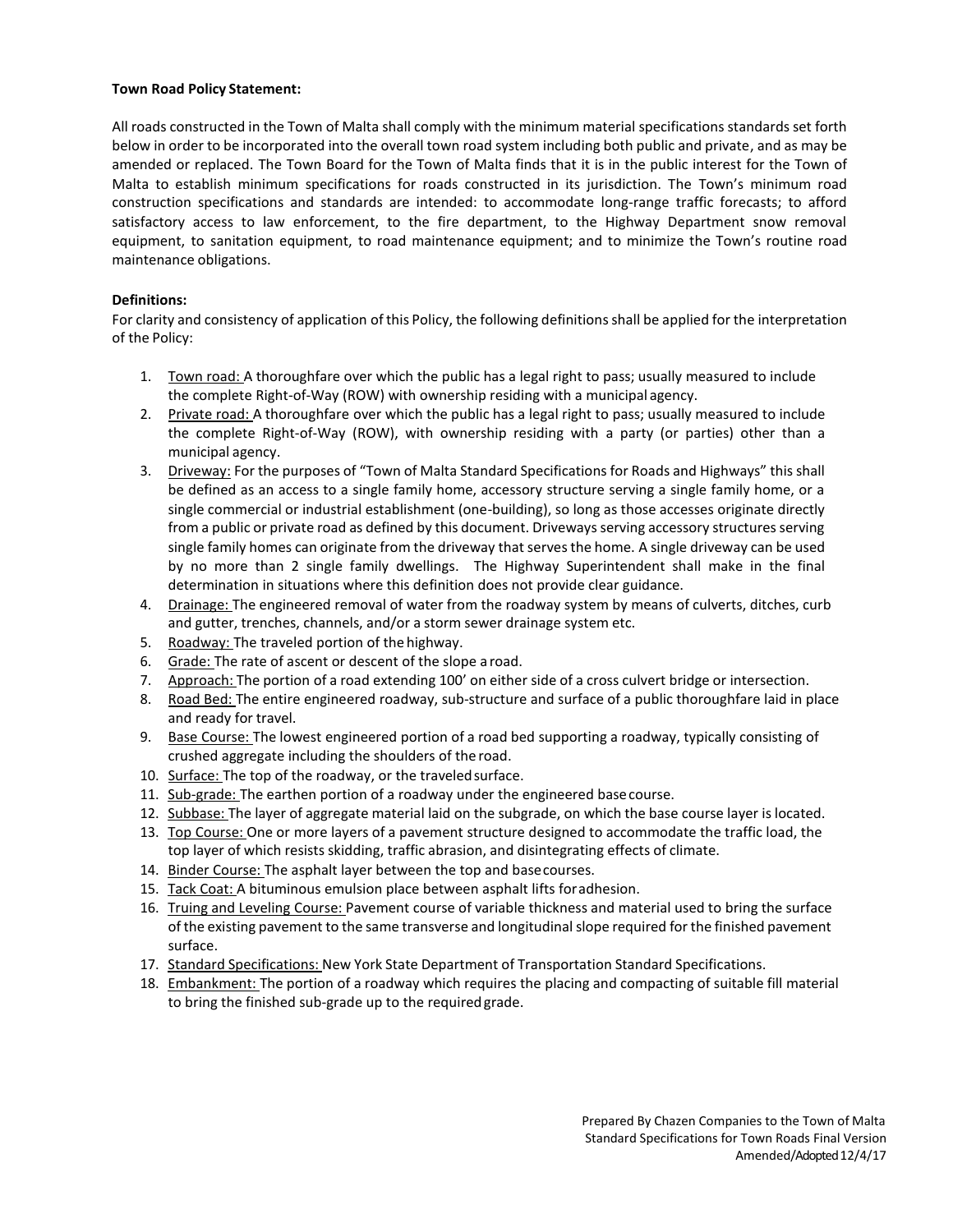- 19. Highway Superintendent: The individual elected to the position of Highway Superintendent of Highways for the Town of Malta.
- 20. Right Of Way: An area that allows for the passage of people or goods. Rights‐of‐way include passageways such as freeways, pedestrian connections, alleys, and all streets. A right‐of‐way may be dedicated or deeded to the public for public use and under the control of a public agency, or it may be privately owned.
- 21. Underdrain: A drain located under the pavement, usually deeper than edge drains and intended to lower the groundwater by means of gravity flow.
- 22. Building and Planning Coordinator: The Department head of Building, Planning & Zoning, appointed by the Town Board,
- 23. Town Engineer: A professional engineer licensed to practice in the State of New York whether an individual or Professional Corporation that is designated by the Town Board. In some cases the Town Highway Superintendent or Building and Planning Coordinator may assign another agent to perform duties other than the Town designated Engineer.

### **Applicability:**

This Policy shall be applicable to all roads approved by the Town Board or Planning Board following adoption and publication of the Policy including, but not limited to: any private roads (excluding driveways), and any other roads accepted by the Town as public roads for access in the Town of Malta. It is noted that existing and new town owned or town constructed roadways or access ways, may be exempt from these provisions. Also, it is noted that in all cases, roads and driveways constructed in the Town of Malta, shall meet the minimum requirements of the applicable provisions of the New York State Fire Code (latest revision).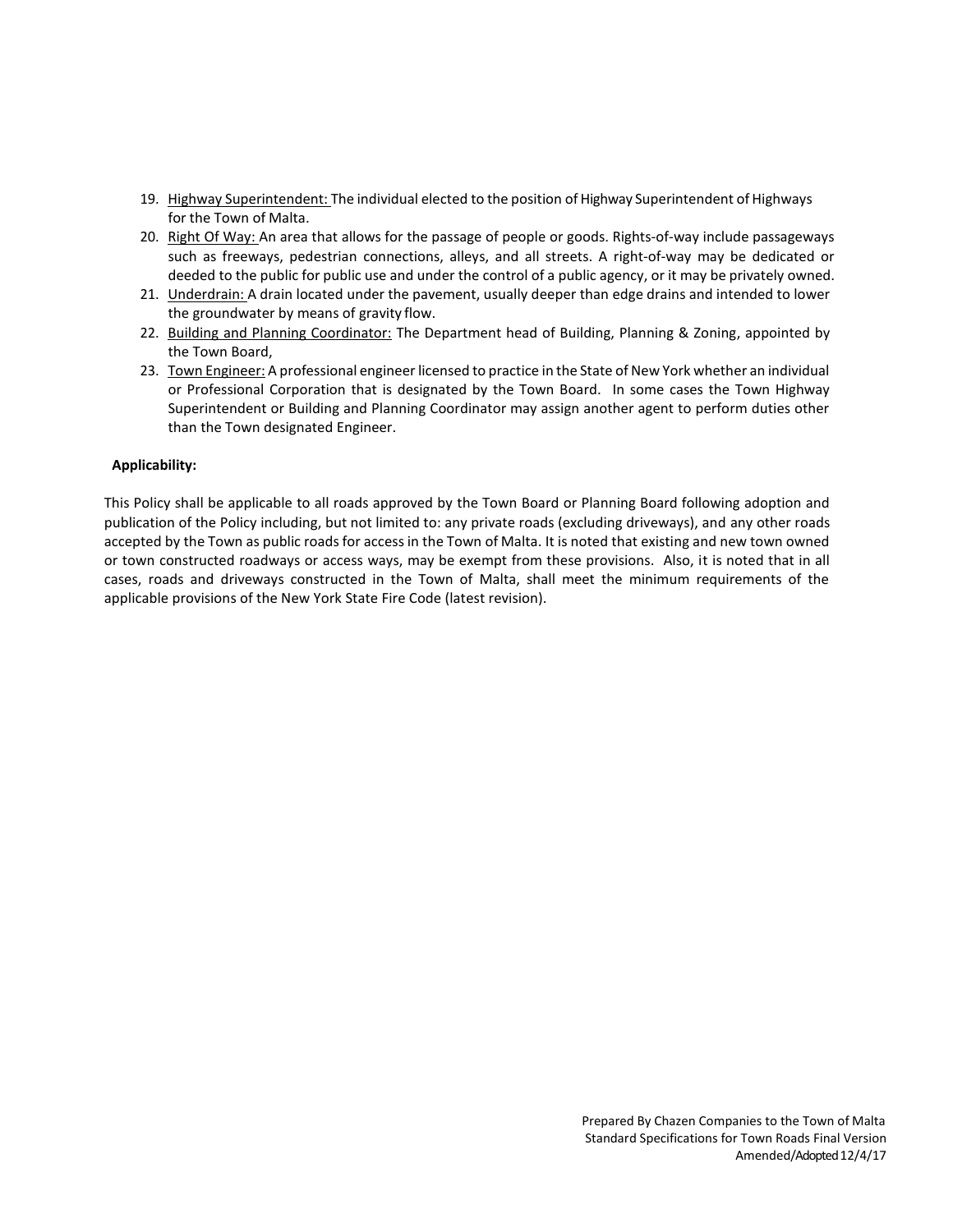#### **General**

- A. Description:
	- I. The following subsections establish the construction requirements for and the sequence in which new roads, streets or highways are to be constructed.
	- II. The Road Specifications set forth in the following paragraphs shall be employed in the final design and construction of all roads within the Town. Detailed drawings for such facilities shall be considered an integral part of the final plans submitted for Townapproval.
- B. Requirements:
	- I. It shall be the responsibility of the Contractor to supply and install all materials in accordance with these Standards. The Superintendent of Highways or the Building and Planning Coordinator, and/or their representative reserve the right to conduct any testing to verify that the material and/or installation are within the requirements of the sections of these Standards. Should any material and/or installation be determined not to be in accordance with all the requirements the sections of Standards, the Contractor shall, at his own expense, correct the unacceptable material and/or installation. The Contractor shall also reimburse the Town for all costs associated with the testing of materials and/or installations that is determined not to be in accordance with the requirements of the sections of these Standards.
- C. Referencing Standards:
	- I. The State of New York's Department of Transportation (NYSDOT) Specifications shall generally be approved for construction. Other materials may be used only with prior written approved from the Town Highway Superintendent.

### **1. Construction Specifications**

- A. Roads**:** All roads and streets shall be constructed in accordance with the Town of Malta Typical Highway Cross Sections attached.
	- I. Embankment:
		- a. No organic material, frozen, frozen material or other unsuitable material shall be used in embankments.
		- b. The compacted embankment shall have a minimum dry density of 95% of the maximum density. The maximum density shall mean the maximum dry weight density as determined by the AASHTO Designation T‐99, Method C.
		- c. The slopes of all embankments which slope steeper than one on five shall be stabilized by spreading and rolling topsoil and seeding to obtain a satisfactory stand ofgrass.
		- d. Embankments shall be placed and rolled in layers of maximum eight‐inch depth, measured before compaction.

### II. Subgrade:

- a. The subgrade shall be prepared in accordance with Section 203 of the New York State Department of Transportation Standard Specifications.
- b. All trees, brush, topsoil, stumps, roots more than one‐half inch in diameter and rubbish shall be removed from the area of the roadway. Boulders shall be removed to a depth of one foot below the subgrade surface. Muck, spongy material or other unsuitable material shall be completely removed and the excavation filled with suitable material.
- c. The subgrade shall be compacted to 95% Standard Proctor (ASTM D698).
- d. The width of the subgrade shall be equal to the final pavement width plus one (1) foot beyond each edge of pavement.
- e. The elevation of the subgrade is determined by the approved design drawings and details and shall be generally the same cross-sectional shape as the final designgrade.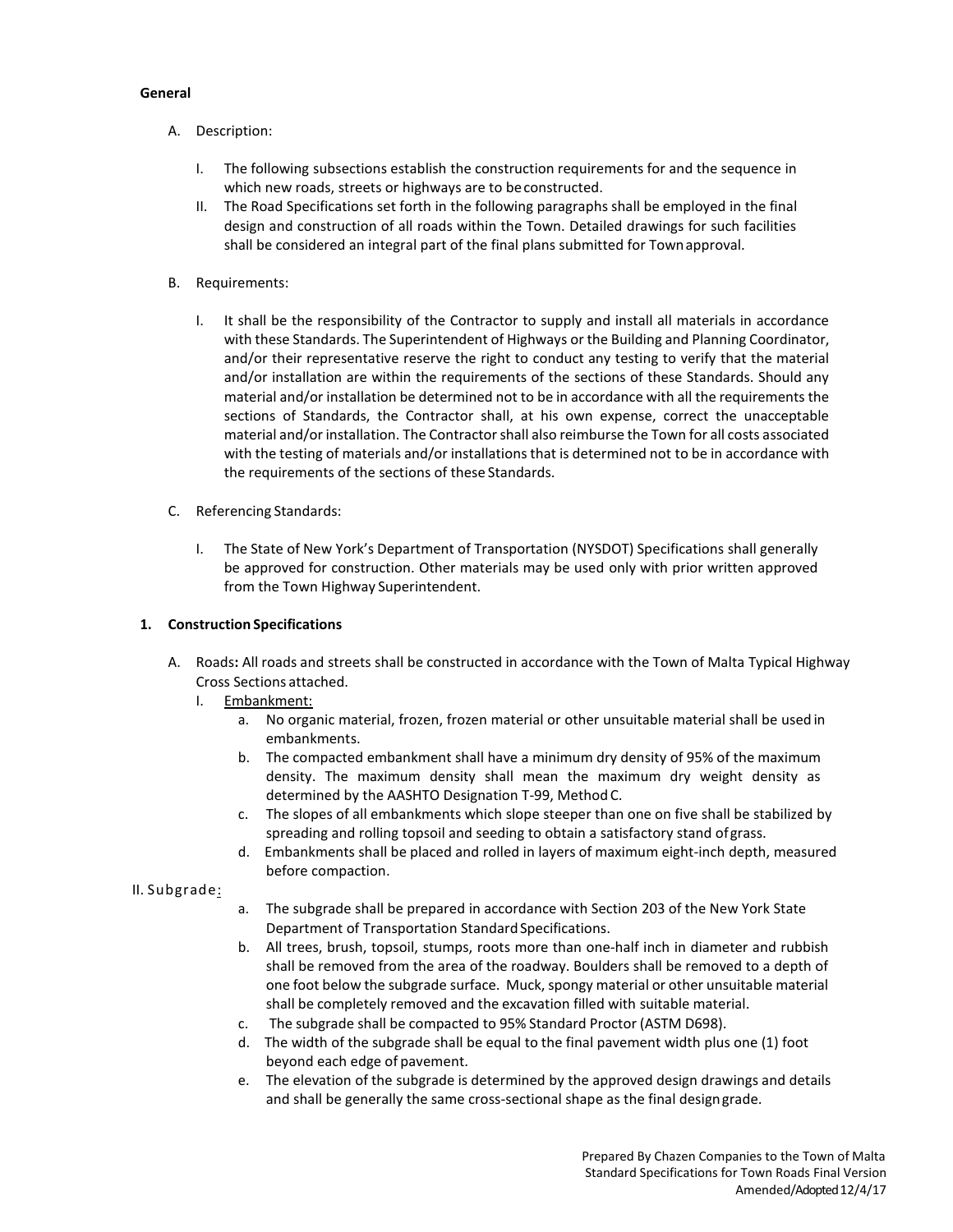- III. Utilities:
	- a. After the subgrade has been approved, all utilities shall be installed in accordance withTown Standard Specifications and/or local agencies with jurisdiction.
	- b. Utilities will not be allowed to be installed between November  $1<sup>st</sup>$  and April  $15<sup>th</sup>$ , unless it is an emergency and/or approved by the Town Highway Superintendent.
- IV. Under drains:
	- a. After utilities have been installed and approved as required and proper compaction has been attained, underdrains shall be installed in accordance with the Town of Malta Roadway Underdrain Detail and Section 605 of the New York State Department of Transportation Standard Specifications and/or as ordered by the Town Highway Superintendent or Town.
	- b. The final locations for underdrains shall be determined based upon subgrade conditions and following proof rolling of the subgrade.
- V. Stabilization Fabric:
	- a. Road stabilization fabric is required under all road basegravel.
	- b. The fabric shall be Amoco woven geotextile fabric(2006) or approved equivalent.
	- c. The geotextile fabric shall be installed in accordance with Section 207 of the NYSDOT Standard Specifications. This requirement may be waived by the Town Highway Superintendent and Town Engineer if the road base is built on solid rock or similar geological formations. The waiver must be obtained in writing prior to proceeding with the placement of gravel.
- VI. Subbase:
	- a. The subbase shall be installed in accordance with Section 304 of the Standard Specifications.
	- b. The subbase shall consist of twelve (12) inches of compacted gravel, Type 2, Item 304 [The subbase depth shall be increased to eighteen (18) inches if soil conditions dictate or if ordered by the Town Engineer or Highway Superintendent] as outlined in the NYSDOT Standard Specifications.
	- c. The subbase shall cover the entire area of thesubgrade.
	- d. A subbase in excess of eighteen (18) inches may be required for special conditions, including but not limited to high traffic volume and/or poor subgrade conditions.
	- e. Subbase shall be installed in lifts not to exceed 6‐inches.
	- f. Once Subbase has been placed, no vehicular traffic shall be permitted until such time that the asphalt base course has been placed unless approved by the Highway Superintendent.
- VII. Binder Course:
	- a. After the subbase has been installed and approved by the Town Engineer, three and one-half (3 1/2) inches of Type 3 asphalt dense binder base (compacted depth) shall be installed in accordance with all applicable parts of Section 400 of the Standard Specifications for Item 403‐ 13, Type 3 dense binder.
	- b. The width of the pavement shall be based on the type of road (collector, local, rural) unless otherwise approved by the Town Highway Superintendent and/or Town Engineer to meet special circumstances.
- VIII. Initial Top Course:
	- a. The initial base top course shall be placed one and one-half (1-1/2) inches (compacted) of Type 6F asphalt concrete installed in accordance with all applicable parts of Section 400 of the NYSDOT Standard Specifications for Type 6F, topcourse.
	- b. All utility access structures shall be set to within  $\frac{1}{2}$ -inch of the Initial Top course pavement elevation. The owner/developer shall be responsible for the raising of all iron to within ½‐inch of the final finished grade prior to top course paving.
	- c. The width of the pavement shall be based on the type of road (collector, local, rural) unless otherwise approved by the Town Highway Superintendent and/or Town Engineer to meet special circumstances.
	- d. With the exception of issuance of one building permit for the purpose of construction of a model home, no other building permits shall be issued until the base asphalt course and the first top asphalt course has been placed to the satisfaction of the Town of Malta. *(Amended by Town Board resolution 11/6/14)*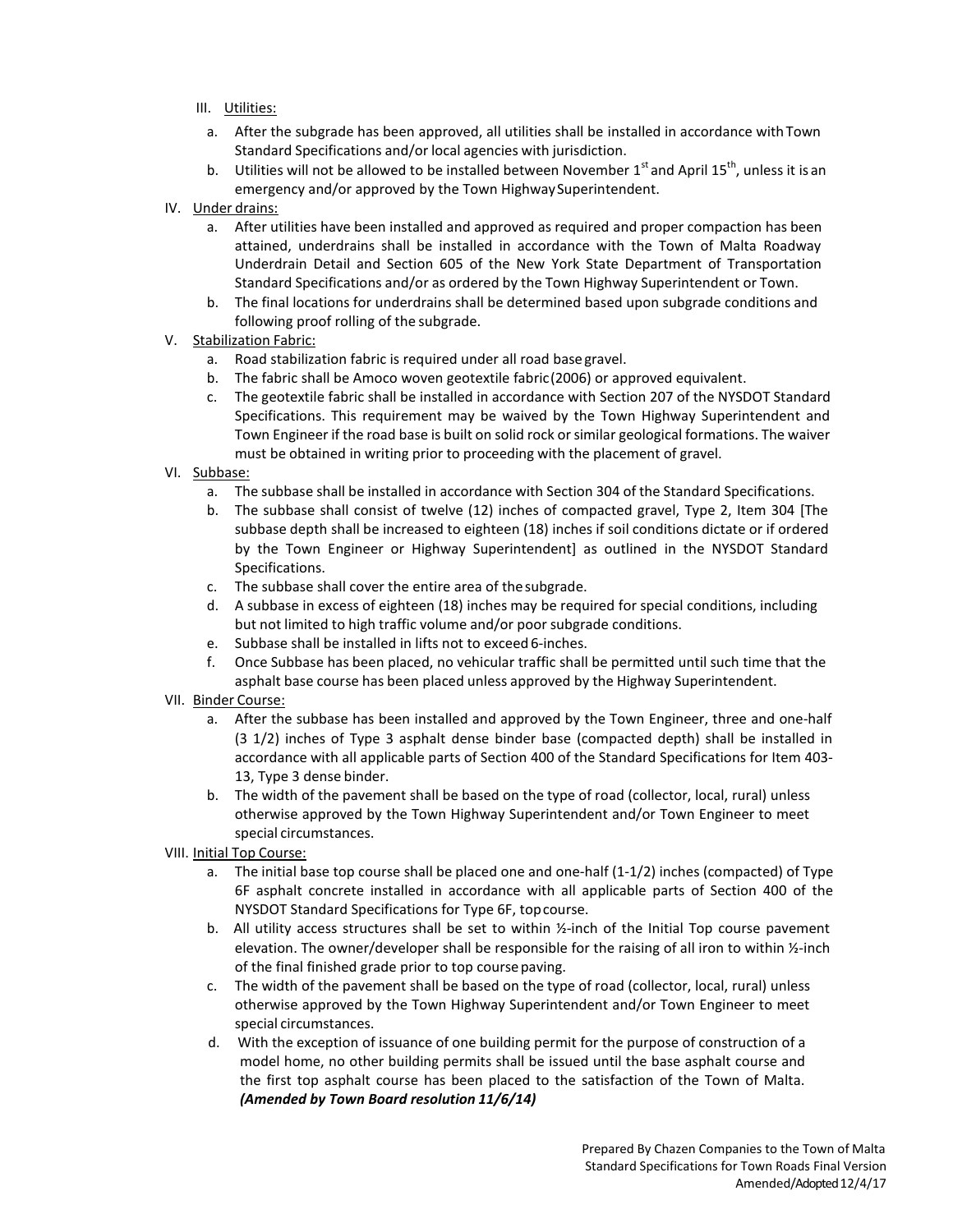- IX. Final Top Course:
	- a. The final top course, or final wearing surface, shall be placed one and one-half (1-1/2) inches (compacted) of Type 6 asphalt concrete top installed in accordance with all applicable parts of Section 400 of the Standard Specifications for Type 6, topcourse.
	- b. Unless specifically stipulated otherwise on the approved plans, the final top course shall not be paved in the same calendar year as the initial topcourse.
	- c. A tack coat shall be applied to the existing pavement course prior to application of the final top course. The application of the tack coat shall comply with all requirements of Section 407 and applicable portions of Section 702, including Table 702‐9, Asphalt Emulsion Tack Coat, of the NYSDOT Standard Specifications.
	- d. A truing and leveling course may be required, at the expense of the owner/developer, prior to the top course paving.
	- e. Manholes, valve boxes, and catch basin grates shall be raised to be within 1/2‐inches of the final top course.
	- f. The width of the pavement shall be based on the type of road (collector, local, rural) unless otherwise approved by the Town Highway Superintendent and/or Town Engineer to meet special circumstances.
- X. Conditions for Paving:
	- a. Weather Conditions and Seasonal Limitations: Bituminous asphalt concrete mix shall not be placed on any wet surface or when the surface temperature is less than that stipulated in the chart below, or when weather conditions will otherwise prevent the proper handling or finishing of the bituminous mixtures as determined by the Town Engineer or the Town Superintendent of Highways.
	- b. Pavement of any road/street must take place between May 1 and October 31 and must meet the following surface temperature requirements based on compacted nominal lift or course thickness:

| Normal Compacted Lift Thickness | <b>Minimum Surface Temperature</b> |
|---------------------------------|------------------------------------|
| 3" or greater (75mm)            | $ 40^{\circ}F(5^{\circ}C) $        |
| Greater than 1" (25mm) but      | $45^{\circ}$ F (8°C)               |
| Less than 3" (75mm)             |                                    |
| $1''$ or less (25mm)            | $ 50^{\circ}$ F (10 $^{\circ}$ C)  |

- c. Seasonal limitations and weather conditions shall be strictly enforced unless a written waiver is received from the Town Engineer and countersigned by the Town Superintendent of Highways prior to paving stating that the above conditions shall bewaived.
- B. Curbing: All wing curbing shall be constructed in accordance with the Town of Malta Typical Construction Details attached.

i.

- C. Guiderails: All guiderails shall be constructed in accordance with the Town of Malta Typical Construction Details attached, and NYSDOT Standard Specifications, Section 606.
	- I. Box Beam:
		- a. Steel Rails and Posts:
			- i. Rail Element: 6" x 6" hollow structural steel tube galvanized (ASTM A123).
			- ii. Posts: S3 x 5.7 ASTM A36 galvanized (ASTMA123)
		- b. Hardware:
			- i. Steel Shapes and Plates: ASTM A36
			- ii. Bolts and Nuts: ASTM A307
			- iii. Galvanized Finish: ASTM A153
		- c. Installation
			- i. Posts: Drive posts using approved equipment that will set posts in final position freeof distortion, burning, or other damage.

 Prepared By Chazen Companies to the Town of Malta Standard Specifications for Town Roads Final Version Amended/Adopted 12/4/17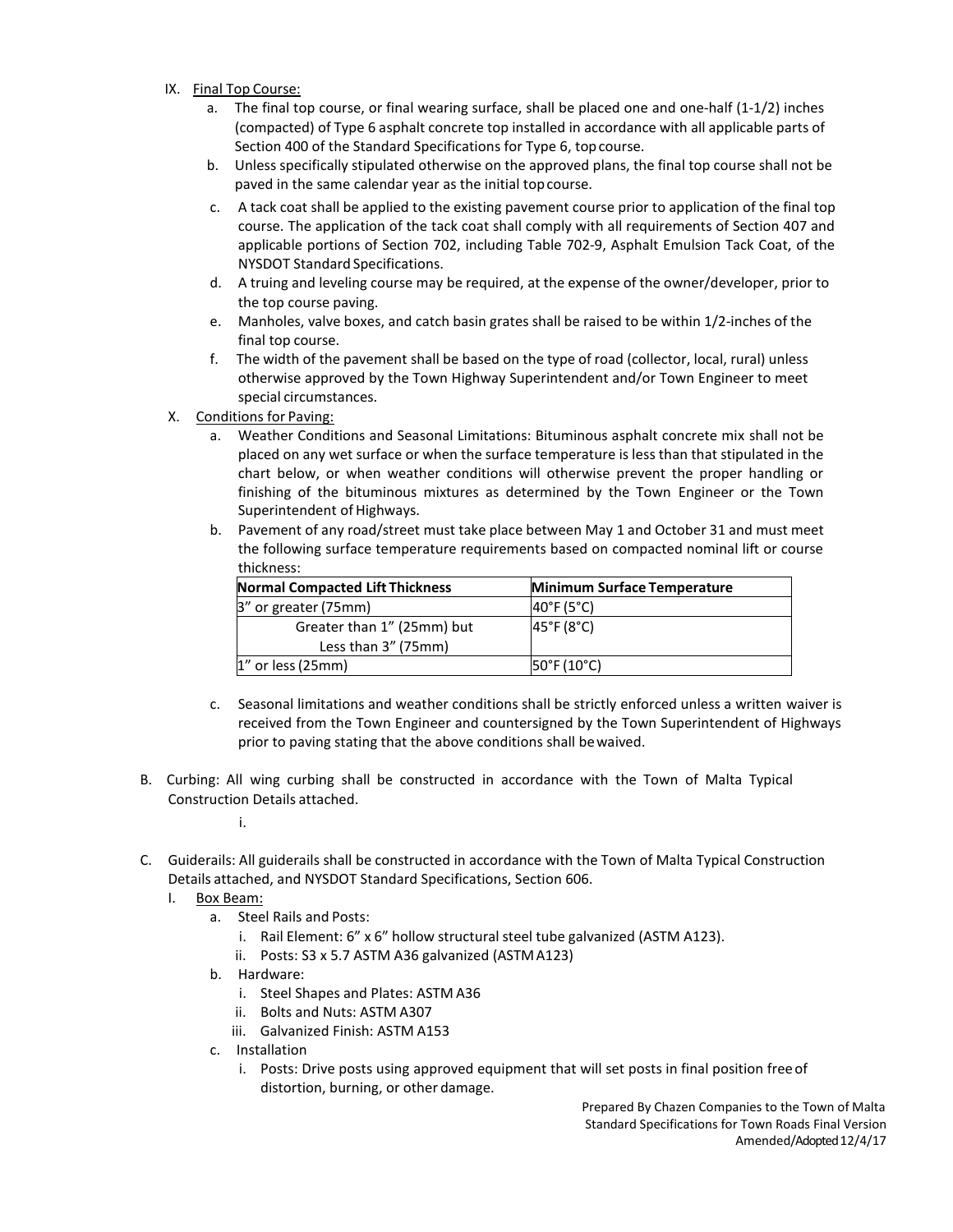- ii. Rails: Attached to posts as indicated with the alignment resulting in a smooth continuous rail.
- II. Corrugated Beam:
	- a. Steel Rails and Posts:
		- i. Rail Element: 12 gage, semi‐spring corrugated galvanized (ASTM A123) steelplate. Minimum width 12 inches, minimum depth 3 inches.
		- ii. End Section: 12 gage corrugated galvanized (ASTM A123) steel plate curved to extend a minimum of 12 inches in back of railface.
		- iii. Posts‐ 'I' or 'H' Beam: ASTM A36 galvanized (ASTMA123).
		- iv. Posts‐ Railroad "T" Rails: Factory cleaned and painted with zinc chromate primer before shipment.
	- b. Hardware:
		- i. Steel Shapes and Plates: ASTM A36
		- ii. Bolts and Nuts: ASTM A307
		- iii. Galvanized Finish: ASTM A153
	- c. Installation
		- i. Posts: Drive posts using approved equipment that will set posts in final position free of distortion, burning or other damage. Pain exposed portions of railroad rails with two coats of aluminum paint (FS TT‐P‐28D) prior to attaching rail element.
	- ii. Rails: Attached to posts as indicated with the alignment resulting in a smooth continuous rail.
- D. Pavement Marking: All pavement markings within a road shall be constructed in accordance with the Town of Malta Typical Construction Detailsattached.
	- I. Materials:
		- a. Paint: DOT Section 640‐2, yellow or white as indicated, or if not indicated as directed by the Town Engineer and/or Town Highway Superintendent.
		- b. Rapid Dry Paint: Aexcel Corp., [www.aexcelcorp.com,](http://www.aexcelcorp.com/) 12W-D310 White, 12W-D330 Yellow; Sherwin‐Williams, [www.swpavementmarkings.com,](http://www.swpavementmarkings.com/) TM5126 White, TM5127 Yellow;Franklin Paint Company, Inc., [www.franklinpaint.com,](http://www.franklinpaint.com/) 2040 White, 2041 Yellow.
	- II. Preparation:
		- a. Remove dust, dirt, and other foreign material detrimental to paintadhesion.
		- b. Mark layout of stripes and lines with chalk or paint.
	- III. Application:
		- a. Apply paint in accordance with DOT Section 640‐3.02, delete references to Glass Beads.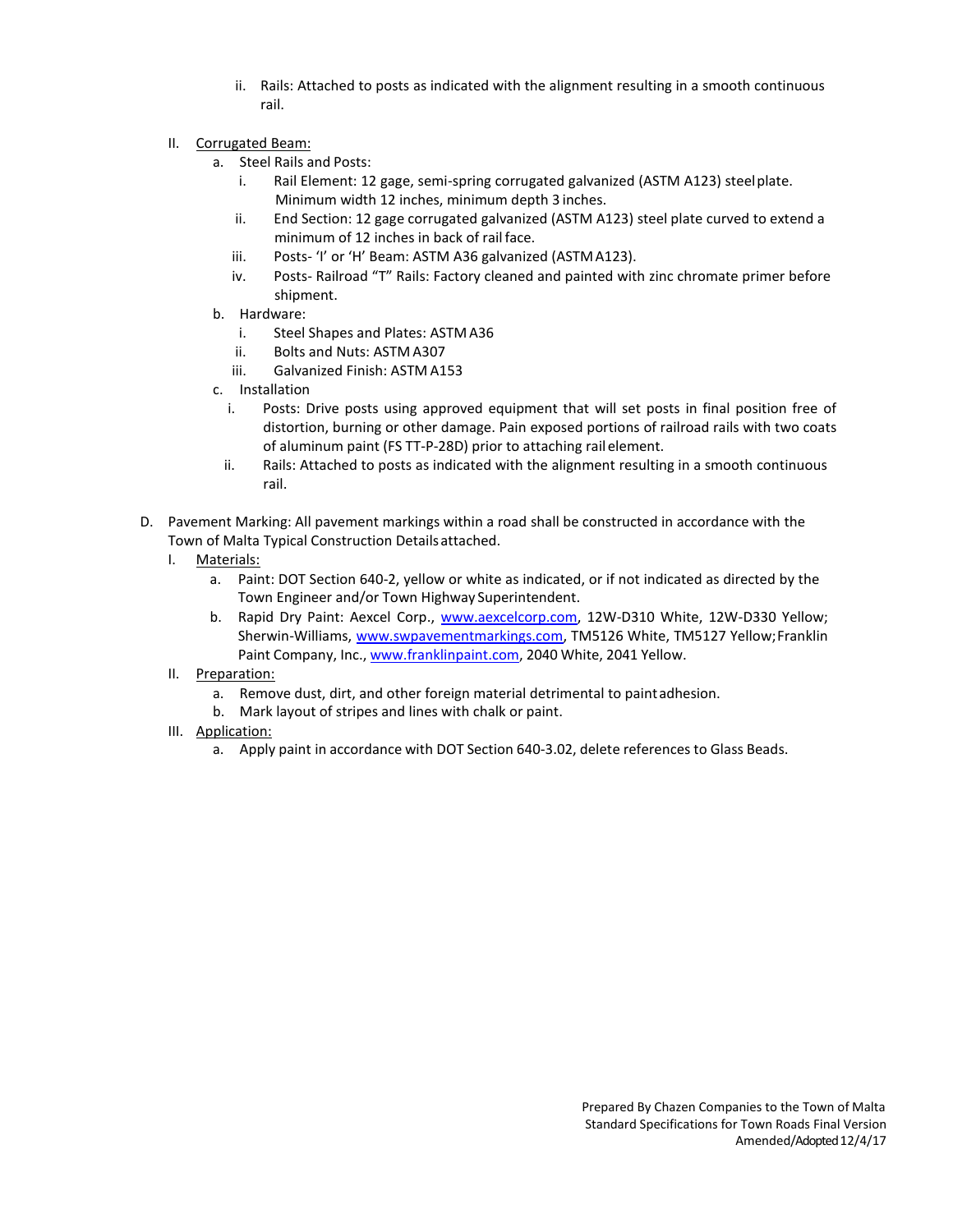### **2. Product Submittals**

A. Prior to installation of any materials associated with road construction, the contractor and/or engineer of record must furnish the Town Engineer or other agent designated by the Building and Planning Coordinator, the Highway Superintendent and the Building and Planning Coordinator, copies of any and all submittals that document compliance with these specifications.

## **3. Testing Requirements**

- A. Sub‐grade:
	- I. Testing will determine maximum density and optimum moisture content for compaction in accordance with ASTM D1‐1557 (one test for each type of material for each source). Field density testing will be conducted in accordance with ASTM D1‐1556 and/or D‐2922 and D‐3017. Minimum frequency for field testing shall be two (2) acceptable tests per roadway or as follows, whichever number is greater:
		- a. One moisture/density test per 100' ofroadway.
	- ii. Additional density testing may be required under the following conditions:
		- a. Soil Density does not meet projectrequirements.
		- b. Change in method of compaction.
		- c. Change in source or quality of soil or aggregate.
		- d. Disturbed cut areas.
- B. Asphalt (Binder and Top Courses):
	- I. Acceptable compaction of the hot mixed asphalt will be determined by comparing the finished product to a laboratory compacted specimen obtained from the same asphalt mix as used on the project. Final compaction or density shall be achieved before the material cools to 185°F (85°C) or below. The target density shall be 96% of the laboratory compacted specimen with 4% air voids. Air void content of the finished product must be within a 3% to 7.5% range of the laboratory compacted sample as a condition for acceptance of new roads. The burden of proof for compliance and the associated expenses shall be the sole responsibility of thedeveloper/contractor.

### C. Core Samples:

- I. Upon completion and compaction of the initial top course pavement, core samples shall be taken to verify the depth, compaction and type of materialsplaced.
- II. Core sampling and testing shall be performed by an independent laboratory approved by the Town. All expenses associated with the taking and testing of the core samples shall be borne by the owner/developer.
- III. Core samples shall be taken along the road/street near the beginning and ending points and at intervals of approximately five hundred (500) feet in each pass of the paving machine. The exact location shall be determined in the field by the Town Engineer, Superintendent of Highways, and the Building and Planning Coordinator, or their designated representative.
- IV. Stamped and signed results of the core samples shall be submitted to the Town Engineer, the Superintendent of Highways, and the Building and Planning Coordinator, for approval before the street can be recommended for acceptance by the Town Board.
- V. The average thickness of all core samples taken on any new street shall be equal to or greater than the approved thickness for each type of material. A deficiency of more than % inch in the asphalt dense binder base course thickness will be made up by increasing the top course pavement by a corresponding amount. Any deficiencies in the subbase materials of  $\frac{1}{2}$  inch or more of thickness, compaction or the type of material placed shall be grounds for rejection or remedial procedures as determined by the Town Engineer or Superintendent of Highways.
- VI. All core holes shall be filled in with Hot Mix Asphalt and compacted in a manner satisfactory to the Highway Superintendent.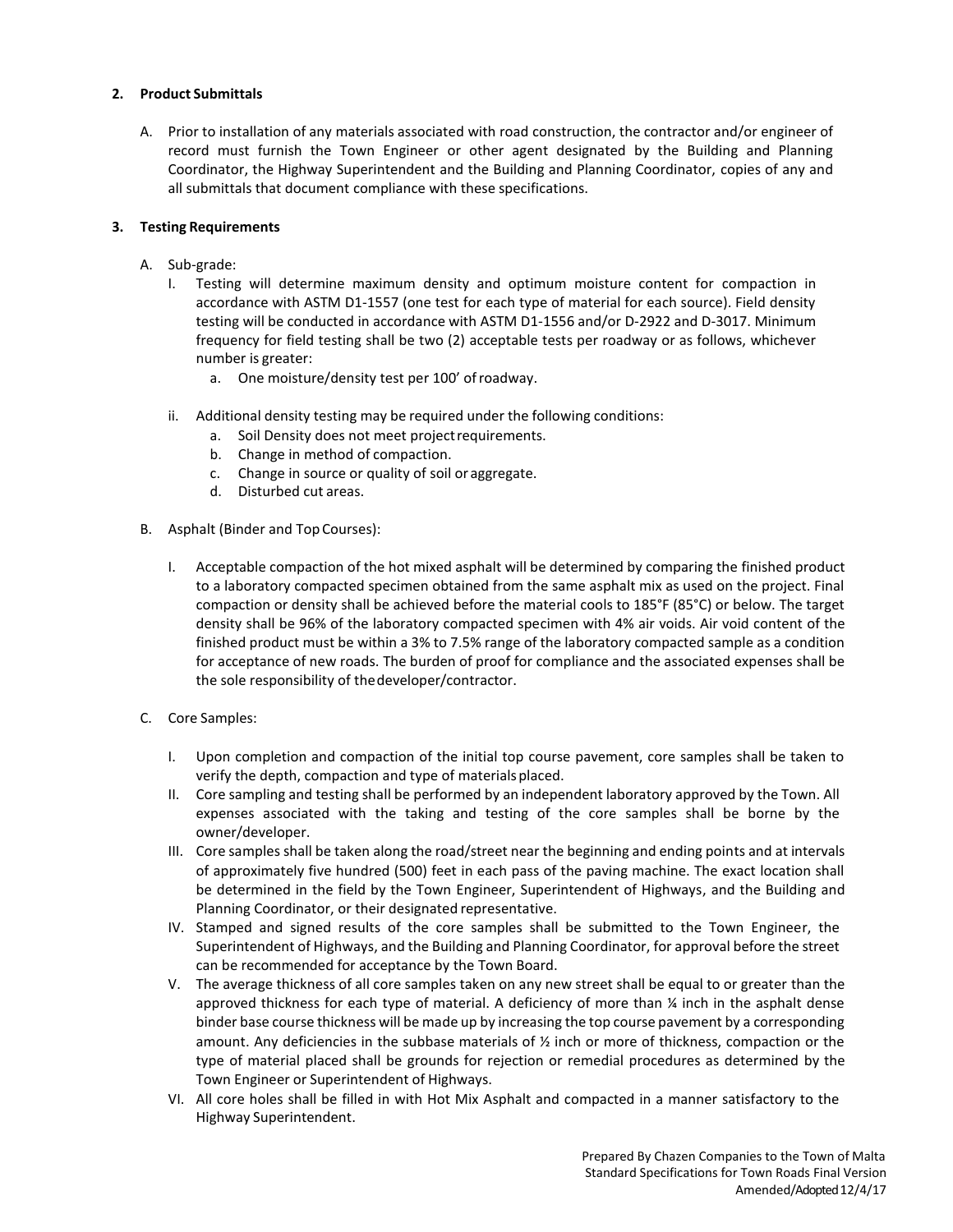#### **4. Performance Standards**

A. All of the requirements enumerated in this specification shall be performed and all of the utilities and work shall be installed in accordance with standards, specifications and procedures acceptable to the Town Engineer, or other agent designated by the Building and Planning Coordinator, and Highway Superintendent.

### **5. Inspection and Certification**

- A. Adequate inspection shall be provided during all phases of construction and shall be done under the direction of the Highway Superintendent, Town Engineer or other agent designated by the Building and Planning Coordinator, or the Building and Planning Coordinator.
- B. Inspection Requirements for Town Roads:
	- I. Any road intended for conveyance to the Town shall be required to have full time construction observation. The observations shall typically commence from embankment placement (if required) up through top course pavement placement.
	- II. The service may be provided either by the Town or by an agency approved by the Town. However, the engineer hired by the owner/developer to perform the design may not inspect his or her own work on behalf of the Town due to a conflict of interest. In either case, the cost of inspection shall be the responsibility of the developer. If the inspection service is provided by the Town, the cost will be based on the actual costs of Town payroll plus overhead incurred by the Town.
- C. Inspection Requirements for Other Roads:
	- I. Any road intended to be retained by a private entity other than the Town, the frequency and duration of construction observation is notmandated.
	- II. The service may be provided either the Town, by an adjacency approved by the Town or the engineer hired by the owner/developer to perform the design. In all instances, the cost of inspection shall be the responsibility of the developer. If the inspection service is provided by the Town, the cost will be based on the actual costs of payroll plus overhead incurred by the Town.
- D. Upon completion of the roads up through the initial top course pavement, the Town shall be provided with a written certification by a New York State licensed engineer certifying to the Town that the road was constructed in accordance with approved plans and the Town's standard specifications.
- E. An as-built plan shall be provided to the Town for all roads intended to be offered for Town ownership. Please refer to the Town's "Standard Procedures for Acceptance and Dedication of Roads" for as-built requirements.

#### **6. Modification or Waiver Requirements**

A. When the designated Town official regarding review of the Application (Planning Staff, Planning Board, ZBA, Town Board, THS) determines that extraordinary hardship would result from strict compliance with the provisions of this specification because of an unusual circumstance of topography or other physical condition in the proposed location of a road, it may modify the requirements for said road. Financial hardship is not considered and not applicable to this provision. In addition, for good cause, the Town Board, in consultation with the Highway Superintendent, may waive compliance with the provisions of any part of this specification in connection with the construction of a proposedroad.